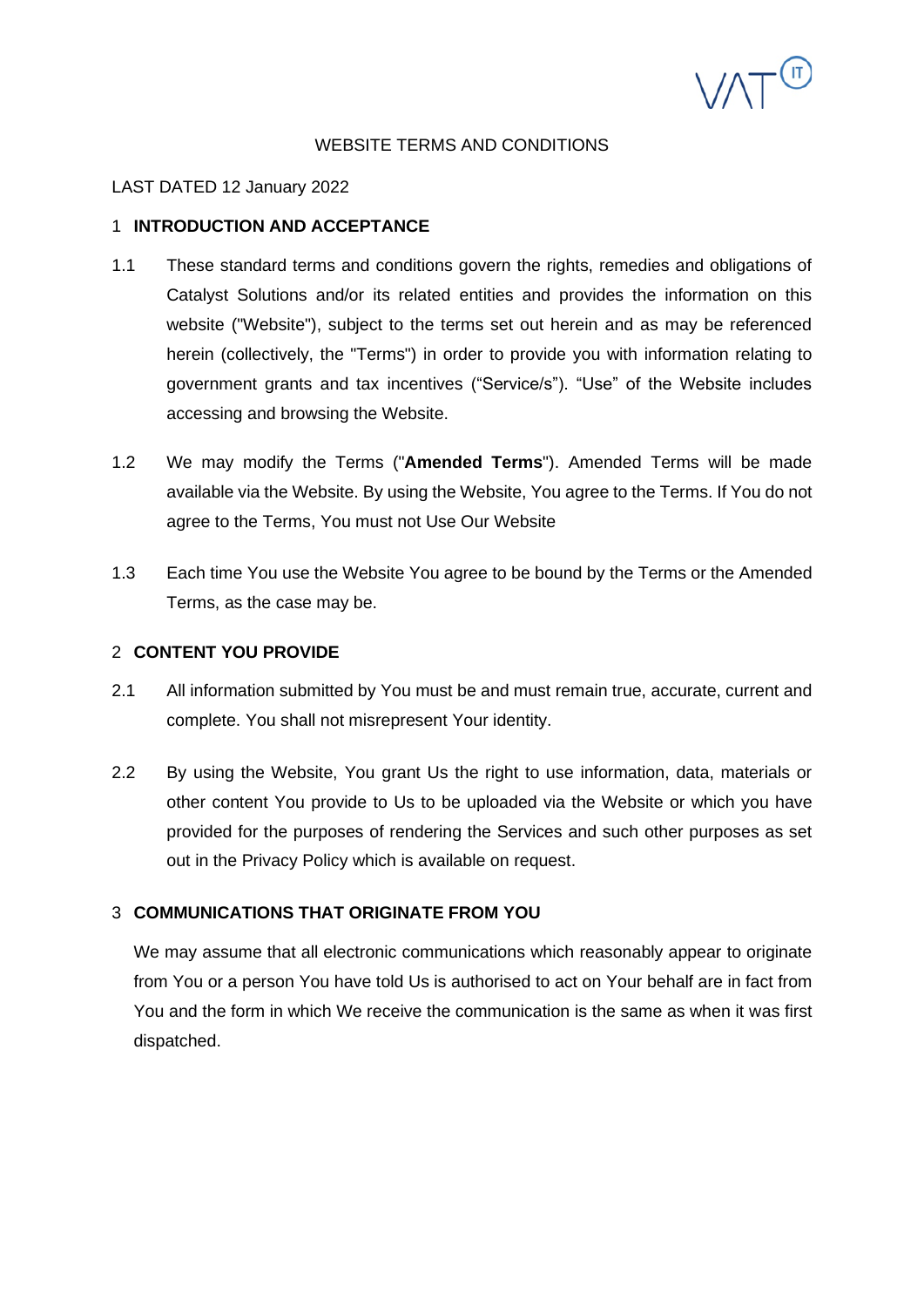

### 4 **TO PROTECT THE INTEGRITY OF THE WEBSITE**

- 4.1 You may not:
- 4.1.1 use any robot, spider, scraper, deep link or other similar automated data gathering or extraction tools, program, algorithm or methodology to access, acquire, copy or monitor the Website without Our express written consent;
- 4.1.2 use or attempt to use any engine, software, tool, agent, or other device or mechanism (including, without limitation, browsers, spiders, robots, avatars or intelligent agents) to navigate or search the Website other than the search engines and search agents available through the Website and other than generally available third party web browsers;
- 4.1.3 post or transmit any file which contains viruses, worms, Trojan horses or any other contaminating or destructive features, or that otherwise interfere with the proper working of the Website;
- 4.1.4 attempt to decipher, decompile, disassemble, or reverse-engineer any of the software comprising or in any way making up a part of the Website;
- 4.1.5 use the Website in a manner that would bring Us, Our business and/or any of Our affiliates into disrepute;
- 4.1.6 access the Website for unlawful purposes or use the Website in a manner which infringes Our rights or the rights of any other person or restricts or inhibits the use of or enjoyment of Our computer systems by any other person;
- 4.1.7 post or transfer any material to the Website that is unlawful or violates any third party's rights or which is obscene, misleading, inaccurate, defamatory, illegal, in breach of any copyright or other intellectual property right, or damaging to data, software or the performance of Our or any other parties' computer system.
- 4.2 We are entitled to remove any information You or your elected third party has submitted via the Website and/or suspend Your use of any part of the Services at any time without notice to You.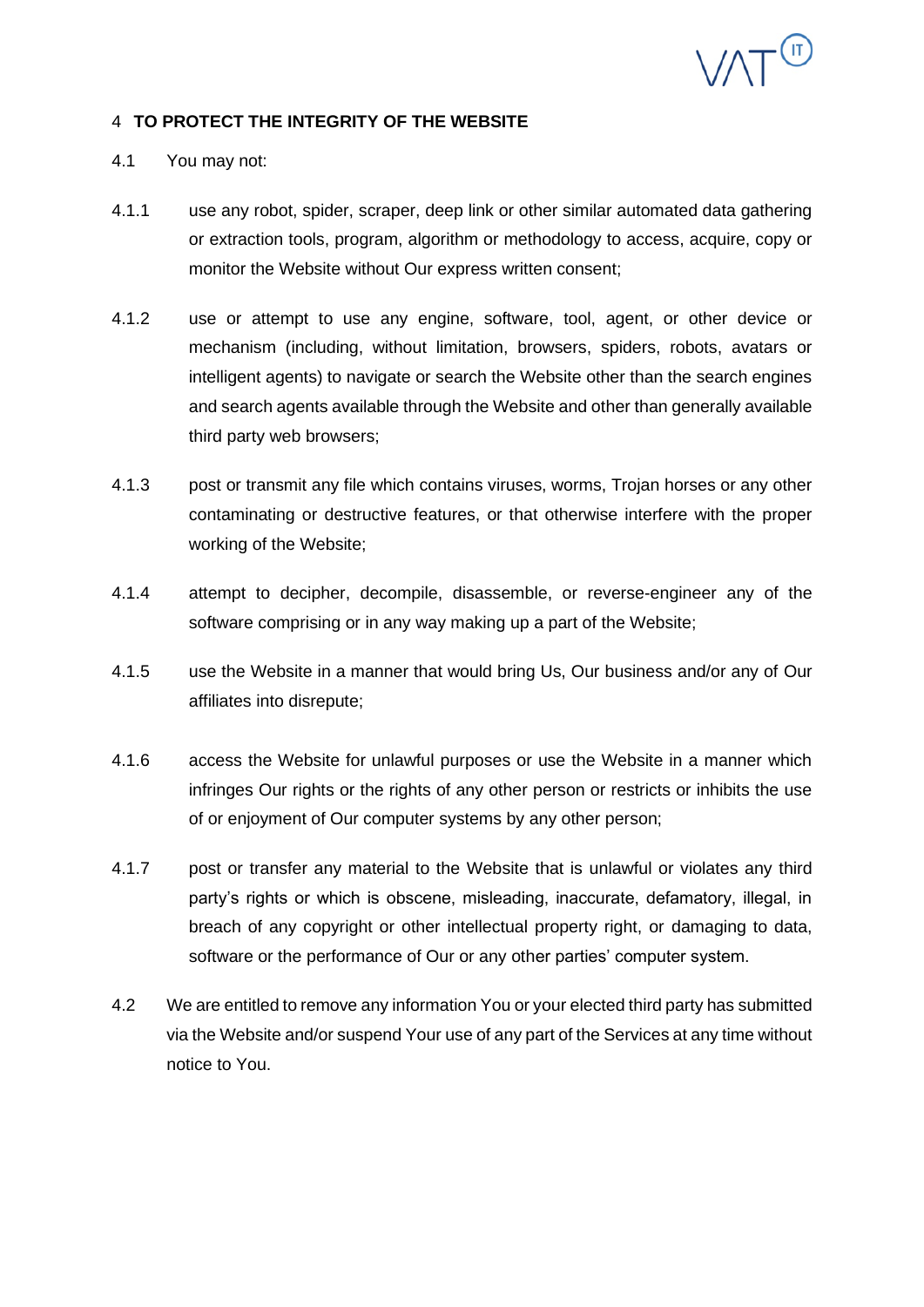

## 5 **YOUR PERSONAL INFORMATION**

We will protect and use Your personal information only in accordance with Our Privacy Policy.

## 6 **INTELLECTUAL PROPERTY**

- 6.1 We own or are licensed to use all intellectual property rights in and to all materials, text, drawings and data (collectively, the "**Materials**") made available on the Website. You may not reproduce, distribute, create a derivative, sell, broadcast or in any other way exploit of the whole or any part of the Materials.
- 6.2 The Website and its content may not be reproduced, duplicated, copied, resold, visited or otherwise exploited for any commercial purpose without Our express prior written consent.
- 6.3 We own or are licensed to use the trademarks, names, logos and service marks (collectively, the "Trademarks") displayed on the Website, whether registered or unregistered. You must obtain Our prior written permission should You want to use any of the Trademarks.

# 7 **EXTERNAL LINKS**

External links may be provided for Your convenience. We make no representation as to their content and use on any external links is at Your own risk. When visiting external links, You must refer to their website's terms and conditions.

## 8 **WARRANTIES**

Although We will always try to ensure the Website is available, the Website is provided "as is". We give no warranties, representations, statements or guarantees (whether express, implied in law or residual) in this regard.

# 9 **YOUR QUERIES AND COMPLAINTS**

Please email any queries or complaints to [info@catalystsolutions.co.za](mailto:confidentialitynotice@catalystsolutions.co.za)

# 10 **THE LAW THAT APPLIES TO THE TERMS**

All matters arising from or in connection with the Terms including its interpretation, validity, existence or termination for any reason shall be determined in accordance with the laws of the Republic of South Africa without giving effect to any principles of conflict of law. We